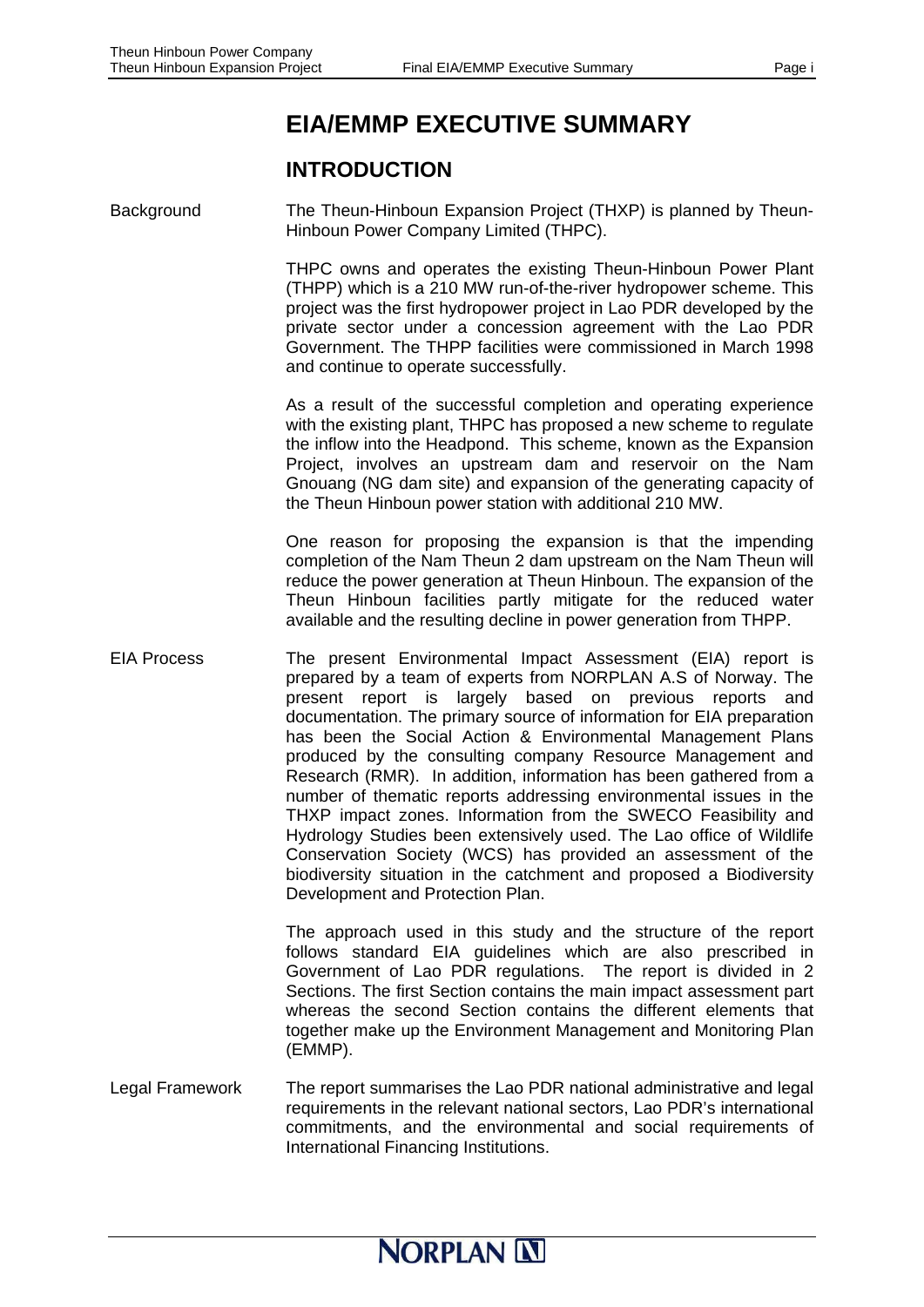The basic legal framework for the EIA, including the EMMP, is laid down in the Lao Environmental Protection Law of 1999. WREA, formally STEA,, have issued National EIA regulations for Lao PDR, and instructed Ministries to develop sectoral guidelines for projects within their respective jurisdictions. The Ministry of Industry and Handicraft - now the Ministry of Energy and Mines – issued guidelines for power and transmission line projects.

### **PROJECT DESCRIPTION**

THXP is composed of two main parts:

- A storage reservoir (NG) and a power plant on the Nam Gnouang upstream of the Theun-Hinboun Headpond; and
- Expansion of the Theun-Hinboun Power Plant capacity to take advantage of increased dry-season flows facilitated by the improved seasonal storage of the NG reservoir.

The planned reservoir is located on the Nam Gnouang which is one of the major tributaries on the Nam Theun/Nam Kading river system. As with the existing THPP, the expansion will divert water from Nam Theun/Nam Kading basin into the Nam Hai/Nam Hinboun river basin to the south. The location of the main project features in relation to landscape and infrastructure elements are shown in Figure ES -1

The Nam Hai and Nam Hinboun river channels downstream of the Theun Hinboun Power Plant will have to convey an increased water flow volume.

Dam A 65 m high Roller Compacted Concrete (RCC) dam will be built about 1 km upstream of Ban Thasala. The dam site is located on the Nam Gnouang arm of the Theun Hinboun Headpond about 27 km upstream of the existing THPP diversion weir. The NG dam will create an upstream reservoir on the Nam Gnouang reaching at its maximum storage capacity about 100 km upstream from the dam.

> A power plant will be integrated into the dam structure. This plant will have an installed capacity of 60 MW. Power from the NG facility will be routed from Ban Thasala to Ban Lao and be sold to EdL for consumption within Lao PDR.

Reservoir The reservoir is planned with a full supply level (FSL) of 455 masl. The reservoir upstream of the dam at FSL will cover an area of about 105  $km^2$  and have a gross storage capacity of 2,450  $Mm^3$ . The reservoir will in most dry seasons draw down to an elevation of 420 masl. At that level the water volume will be  $0,189$  Mm<sup>3</sup> and the surface area about 15  $km^2$ . This will give a live storage volume (water available for power production) of  $2,262$  Mm<sup>3</sup>.

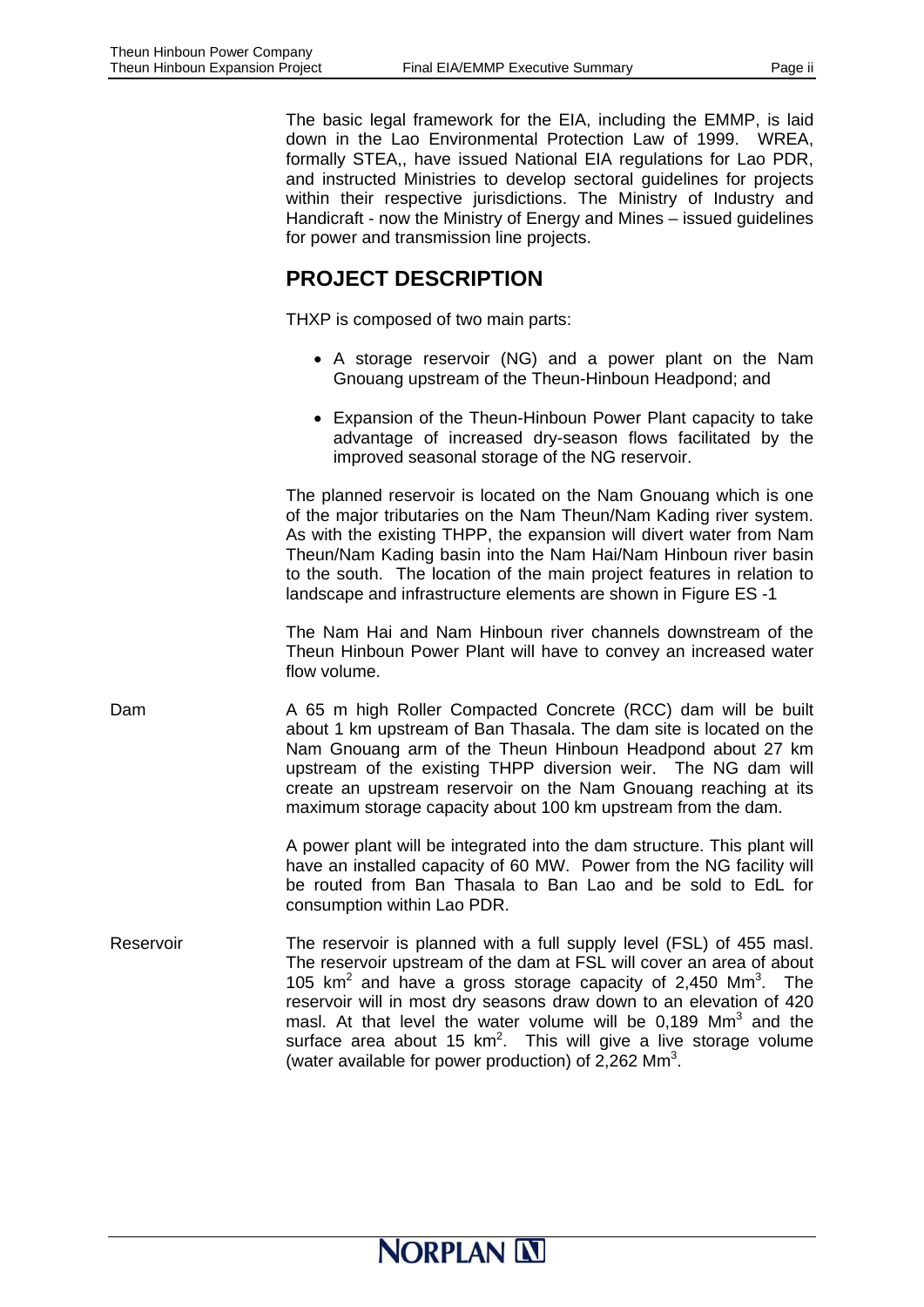

*Figure ES-1. Overview of the project area with some major project elements indicated* 

# **NORPLAN IN**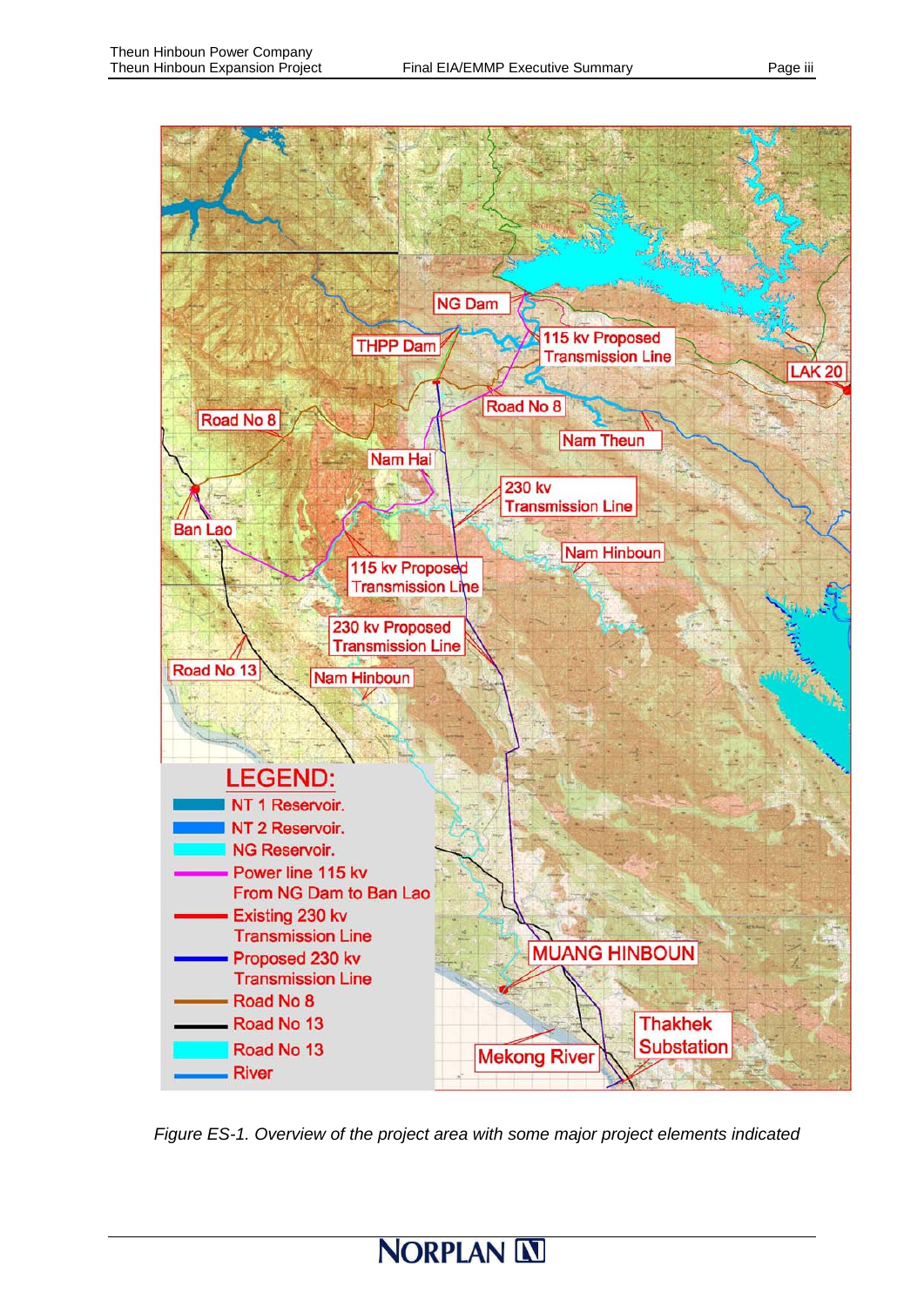Powerhouse **A** second diversion and headrace tunnel will have an intake at the existing weir at Ban Kengbit. The arrangement will divert water from the existing THPP Headpond down to the expanded power plant at Ban Khounkham. The new tunnel will be excavated on the right side (west) and in parallel with the existing tunnel. The new powerhouse will be located immediately adjacent to the existing powerhouse building. The expansion of the power plant will consist of a single unit with a nominal capacity of 210 MW.

> The existing tailrace canal, surge pond and regulating weir can accommodate the additional 110  $\text{m}^3$ /sec water discharge (220  $\text{m}^3$ /sec in total) with only minor modifications.

Transmission Lines The increased power production at the Theun Hinboun Power Plant will require a doubling of the capacity of the transmission of the generated power to the link up with the Thailand transmission network.

> This will require installing a second 230 kV transmission line in parallel to the existing THPP transmission line from the THHP switchyard to the Mekong crossing at Thakhek.

> An additional 115 kV transmission line will be installed to link the NG powerhouse to the national grid at NR13, Ban Lao.

Project Milestones The priority construction programme assumes an award of the engineer-procure-construct (EPC) contract in mid 2008. The Commercial Operation Date (COD) of the extended THPP will be in September 2011 and for the NG power plant in January 2012.

> The filling of the reservoir will start in 2011. The level of 439 masl will be reached in June/July 2011 and the full supply level of 455 masl is assumed to be reached at the time of COD for NG in late 2011 or beginning of 2012.

Operation With the operation of THXP, the THPP facility will become more of a base load plant than today. The provision of more sustained dry season flows will give flexibility in capacity for longer periods.

> 100% of the energy produced at the expanded THPP powerhouse from THXP will be sold to EGAT. EGAT will be required to take all energy available. This means that they will operate during most days of the year (probably all days). The capacity at which they will operate will vary from wet to dry season. Maximum discharges of 220  $m^3/s$ are expected during most of the wet season while fluctuations between full capacity and minimum capacity area expected during the dry season. Discharge flows will vary between 220  $\text{m}^3\text{/s}$  and 90  $\text{m}^3\text{/s}$ for short durations during the latter parts of the wet season.

### **POTENTIAL PROJECT IMPACTS**

#### **Physical Impacts**

Hydrology Several significant hydrological changes will determine the impacts: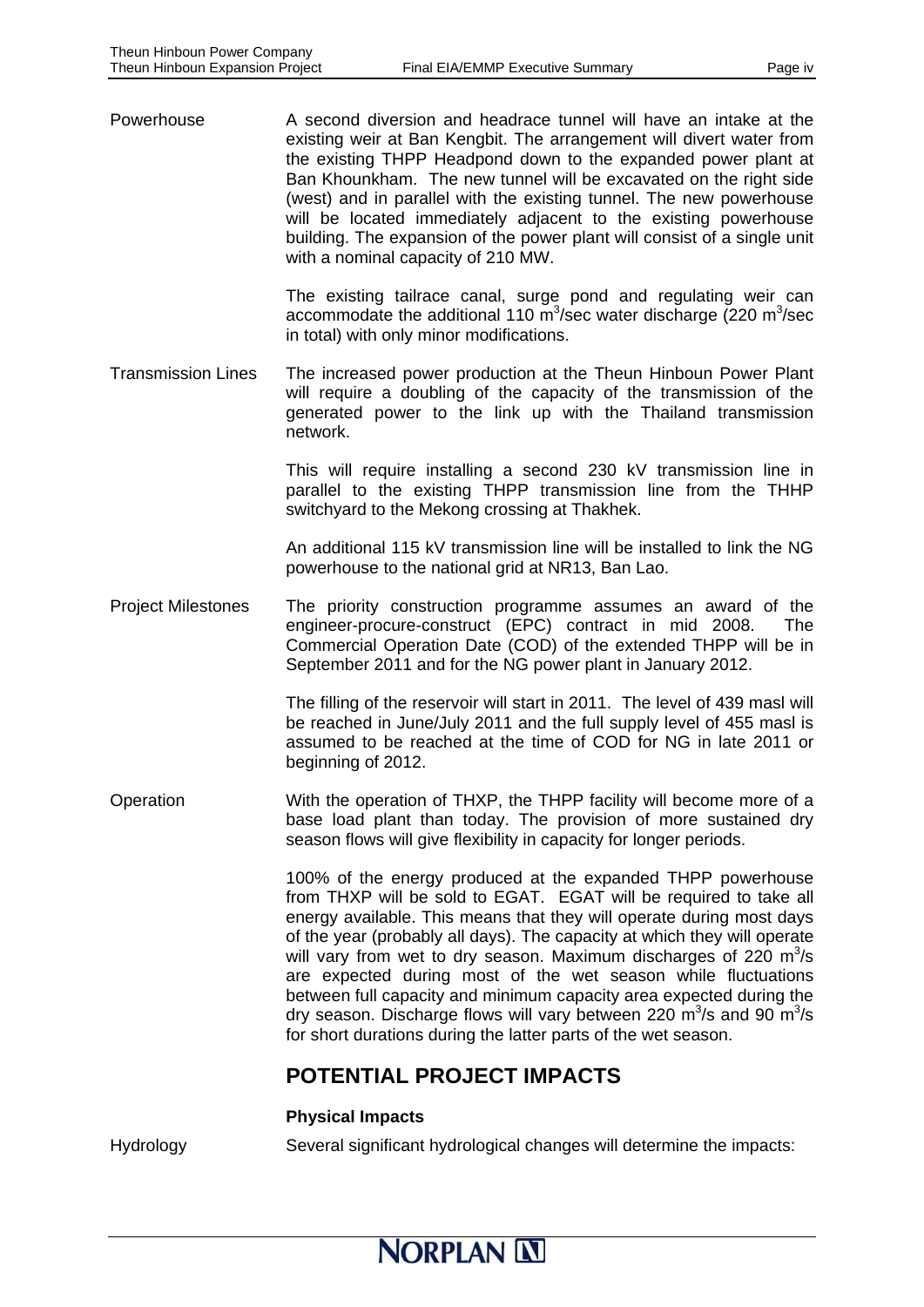- Building the dam will create a reservoir, where a major river once flowed;
- The dam will create an absolute physical barrier between upstream and downstream waters, preventing river transport and the migration of fish and other aquatic species; and
- The flow pattern into the THPP Headpond will be more even over the year but the increased capacity of the power plant will lead to larger fluctuations in water level in the Headpond.
- The wet season overflow of the Headpond Weir into Nam Kading will be reduced.
- The intermittent flow pattern in Nam Hai and Nam Hinboun will continue but with a doubling of the maximum flow release.

These hydrological changes will have significant consequences for water quality, for aquatic life and fish biology and for human use of the river and riparian areas.

Water Quality The deeper waters of the reservoir (below about 10 m or even less) will undergo a reduction in oxygen availability by the end of the dry season. Depending on the season and reservoir operations, there is a substantial risk that the waters will become anoxic.

> Under such conditions the biological decomposition (oxidation) process alters to using alternative chemical pathways, and producing hydrogen sulphide, ammonia and methane, which are toxic for most organisms. By end of the wet season a greater part of the lake will be oxygenated by mixing and an inflow of large quantities of oxygen rich water. However, some reduction in oxygen content and some incidents of oxygen deficient water release into the Headpond are expected.

> Downstream in Nam Hai, re-oxygenation processes in the tailrace and the aeration weir of the regulating pond are expected to result in discharge of water with acceptable oxygen availability.

> The erosive and sediment transport processes in Nam Hai and Nam Hinboun will continue. The total volume of transported sediments will increase significantly but the level of solids per litre of water will be similar to the current situation.

- River Morphology The ongoing process of river bank erosion and river bed sediment transport in Nam Hai and Nam Hinboun will increase with the new intermittent flow regime. The shape and geomorphology of the river reach between the regulating weir and the Mekong will change.
- Flooding In the Nam Hai downstream of Ban Namsanam, the frequency of floods will change. The peak magnitude of a natural 100-years flood previously, under the current THPC scheme occurs on average every 20 years. The THXP releases will cause this magnitude every 2-5 years.

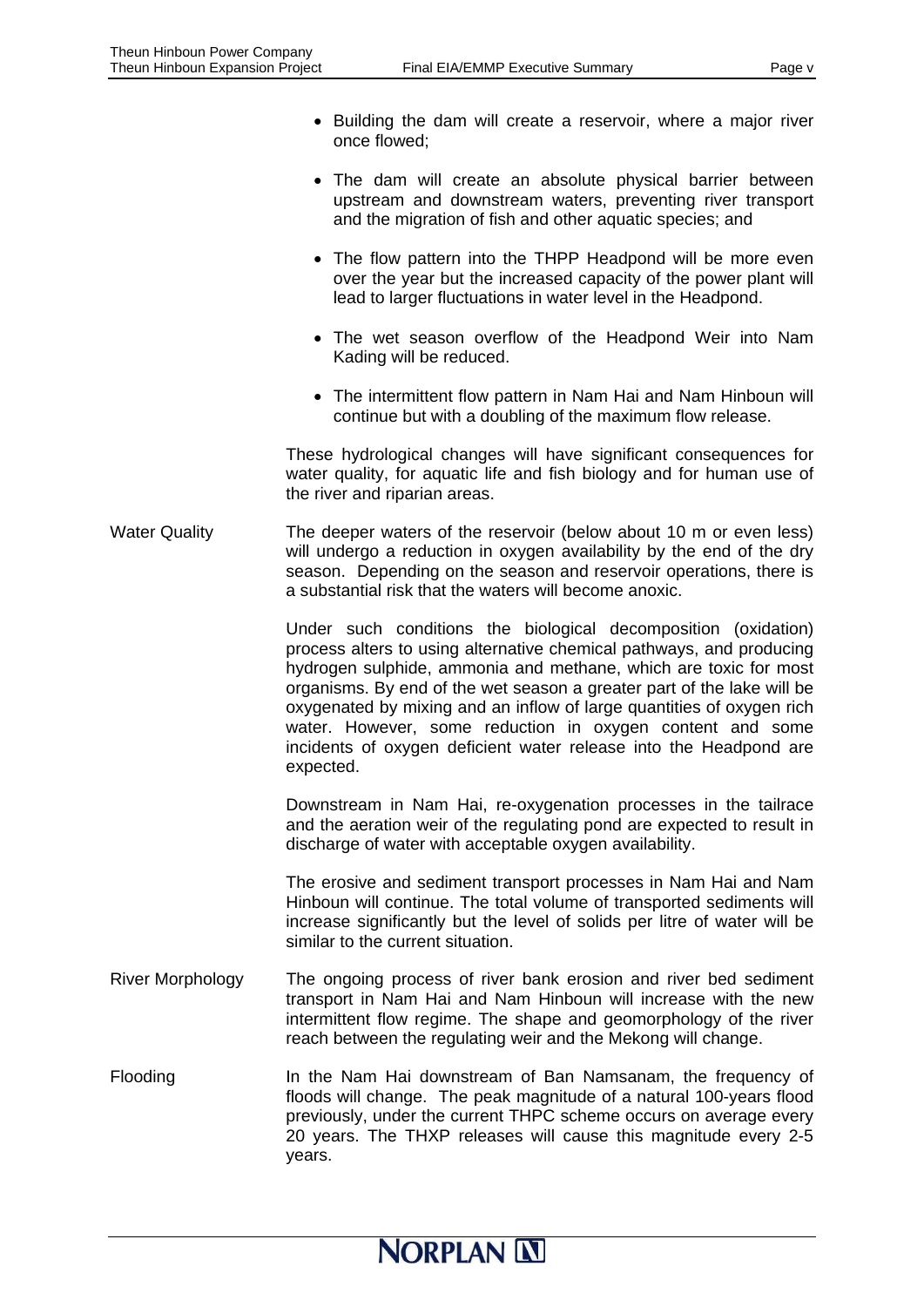In the Nam Hinboun, upstream of the limestone gorge, the changes in frequency of flood magnitudes will be less pronounced. The peak magnitude of a natural 100-years flood today occurs, on average, every 80 years. With the expansion project, that level will happen every 60 years.

The annually flooded area in the Nam Hai and upper part of Nam Hinboun are presently on average 23  $km^2$ . This will increase to 38 km<sup>2</sup> with the THXP releases; the duration of the flooding will increase accordingly.

- Rock Falls There is a risk of large rocks falling from the vertical limestone walls bordering the southern rim of the reservoir. In extreme cases this might cause waves in the reservoir that could be a hazard to life and property for people living close to the reservoir shoreline.
- Greenhouse Gases Research has shown that dams and reservoirs can release significant amounts of 'greenhouse gases', in particular carbon dioxide and methane. However, the expected production and inflow of organic materials into the NG reservoir indicates that the production of greenhouse gasses will be moderate and compare favourably in terms of emissions to thermal plants with similar power outputs.

#### **Biological Impacts**

Land and Vegetation About 500 ha of forest land and 1,750 ha of degraded woodland and bamboo will be inundated by the project. The rest of the approximate 10,000 ha of reservoir land is agricultural land and temporarily unstocked or fallow land.

> The land requirements of other project structures such as camps, quarry, borrow, etc will take around 430 ha of mostly grassland and degraded woodland.

- Wildlife & Biodiversity The reservoir area is very low in wildlife and other biodiversity values. Some of the adjacent and upstream areas are less damaged and the Project could have a negative influence on wildlife and biodiversity due to:
	- General increased human population and economic activity in the project area;
	- Improved transport opportunities and better access to remote places;
	- Location of resettlement scheme close to a protected area.

The danger is that there will be increases in logging, unsustainable collection of NTFPs, illegal hunting and the wildlife trade.

Aquatic Life and Fish The project will cause a major change in aquatic habitats, ecosystems and biodiversity in the Nam Gnouang river system by blocking migration routes to the upper reaches. In the new reservoir, the typical riverine species will disappear or be diminished but will most likely be substituted by species favouring lake environments.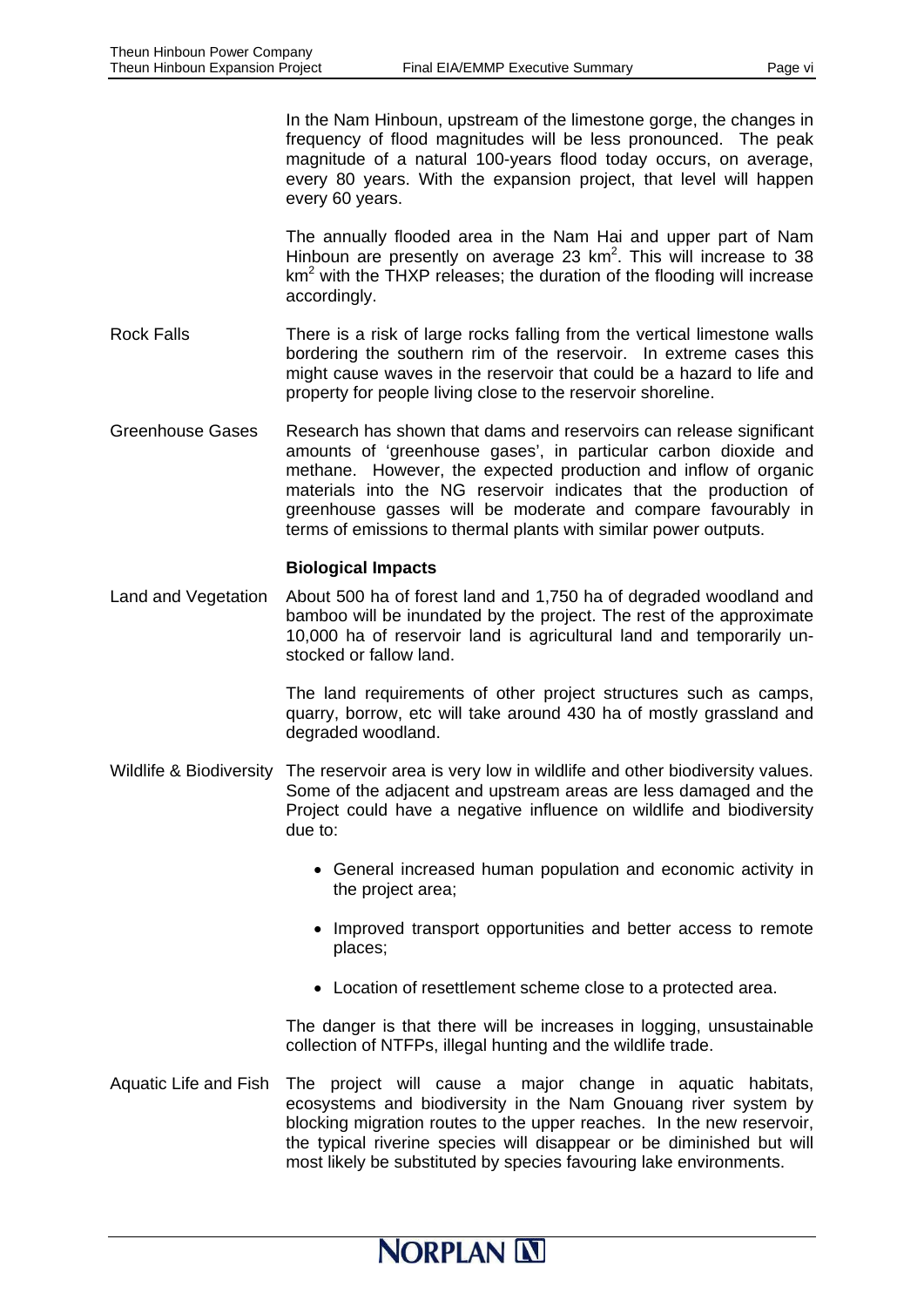In the reaches of Nam Hai and Nam Hinboun already impacted by the intermittent water releases from the existing THPP, the aquatic ecosystems have been dramatically changed and biodiversity seriously degraded. This situation will continue and in some respects increase as a result of THXP releases.

#### **Construction Phase Impacts**

The impacts from construction activities will be similar to those found in most large construction projects. The main potential problems will be:

- Additional sediment load entering the Headpond;
- Water pollution due to accidents, careless handling, disposal and use of oil and fuel and other chemicals used in the construction process;
- Pollution by solid and liquid wastes and sewerage from construction camps and facilities;
- Soil erosion arising directly from project activities, such as the construction of new roads, improvement of existing roads, opening and operation of quarries, disposal of stone and soil spoils, and a number of other project related activities;
- Removal of forest and other vegetation at construction sites and illegal use of forest products by the increased population;
- Air pollution and noise problems:
- Traffic hazards.

#### **Cumulative Impacts**

The most important of the cumulative impacts will be the combined impacts of the series of existing, and planned hydropower plants in the Nam Theun/Nam Kading river basin (the existing THPP, NT2 under construction, NT1 and THXP). The THXP will only have a modest impact on impacts on hydrology, water quality, and fish, aquatic and terrestrial life compared to changes resulting from the NT2 and NT1 projects.

#### **Summary of Impacts**

The table below provides a brief summary of the potential impacts of THXP. The impact ranking is done without taking mitigation and managerial measures into consideration. In particular, the construction phase impacts can to a large extent be avoided by proper management and good environmental practise.

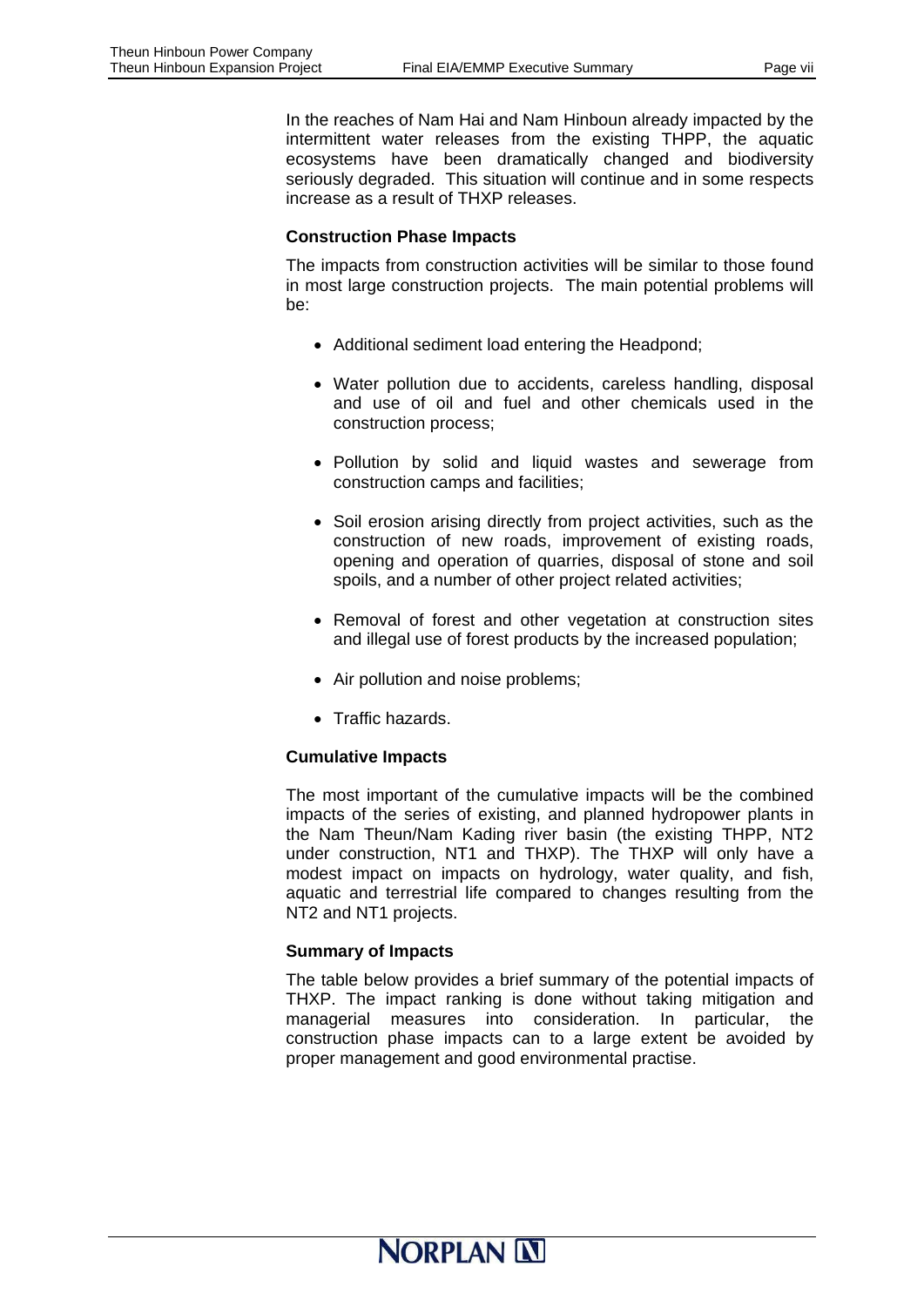| <b>Potential impact</b>                                          | Impact ranking* |  |  |  |
|------------------------------------------------------------------|-----------------|--|--|--|
| <b>Permanent and operational impacts</b>                         |                 |  |  |  |
| <b>Reservoir (Impact zone 1)</b>                                 |                 |  |  |  |
| Improved boat transport opportunities                            |                 |  |  |  |
| Soil slips and risk of rock fall induced waves                   |                 |  |  |  |
| Eutrophication and algae bloom                                   |                 |  |  |  |
| Periods of oxygen deficiency and anoxic deep water               |                 |  |  |  |
| Reduced sediment content in water                                | ÷               |  |  |  |
| Loss of agriculture land                                         |                 |  |  |  |
| Loss of forest land                                              |                 |  |  |  |
| Loss of biodiversity                                             | 0               |  |  |  |
| Loss of riverine aquatic habitats and fish biodiversity          |                 |  |  |  |
| Risk of introduction of invasive water plants                    |                 |  |  |  |
| New fisheries opportunities                                      |                 |  |  |  |
| Loss of Pha Kouanchan PPA buffer zone                            |                 |  |  |  |
| <b>Headpond area (Impact zone 2)</b>                             |                 |  |  |  |
| Periods of oxygen deficiency in water                            |                 |  |  |  |
| Larger water drawdown fluctuation                                |                 |  |  |  |
| Impacts on water use and riverbank gardens                       |                 |  |  |  |
| Nam Hai and Nam Hinboun (Impact zone 3)                          |                 |  |  |  |
| Increased risk of flood damage                                   |                 |  |  |  |
| River bank erosion                                               |                 |  |  |  |
| Increased sediment transport                                     |                 |  |  |  |
| Periods of oxygen deficiency in water                            | 0               |  |  |  |
| Buffering of heavy metal discharges from downstream tributaries. | ٠               |  |  |  |
| Water logging and degrading of floodplain vegetation             |                 |  |  |  |
| Loss of bottom fauna and fish species                            |                 |  |  |  |
| <b>Nam Kading (Impact zone 3e)</b>                               |                 |  |  |  |
| Periods of oxygen deficiency in water                            | 0               |  |  |  |

# *Table ES-1: Summary of THXP impacts*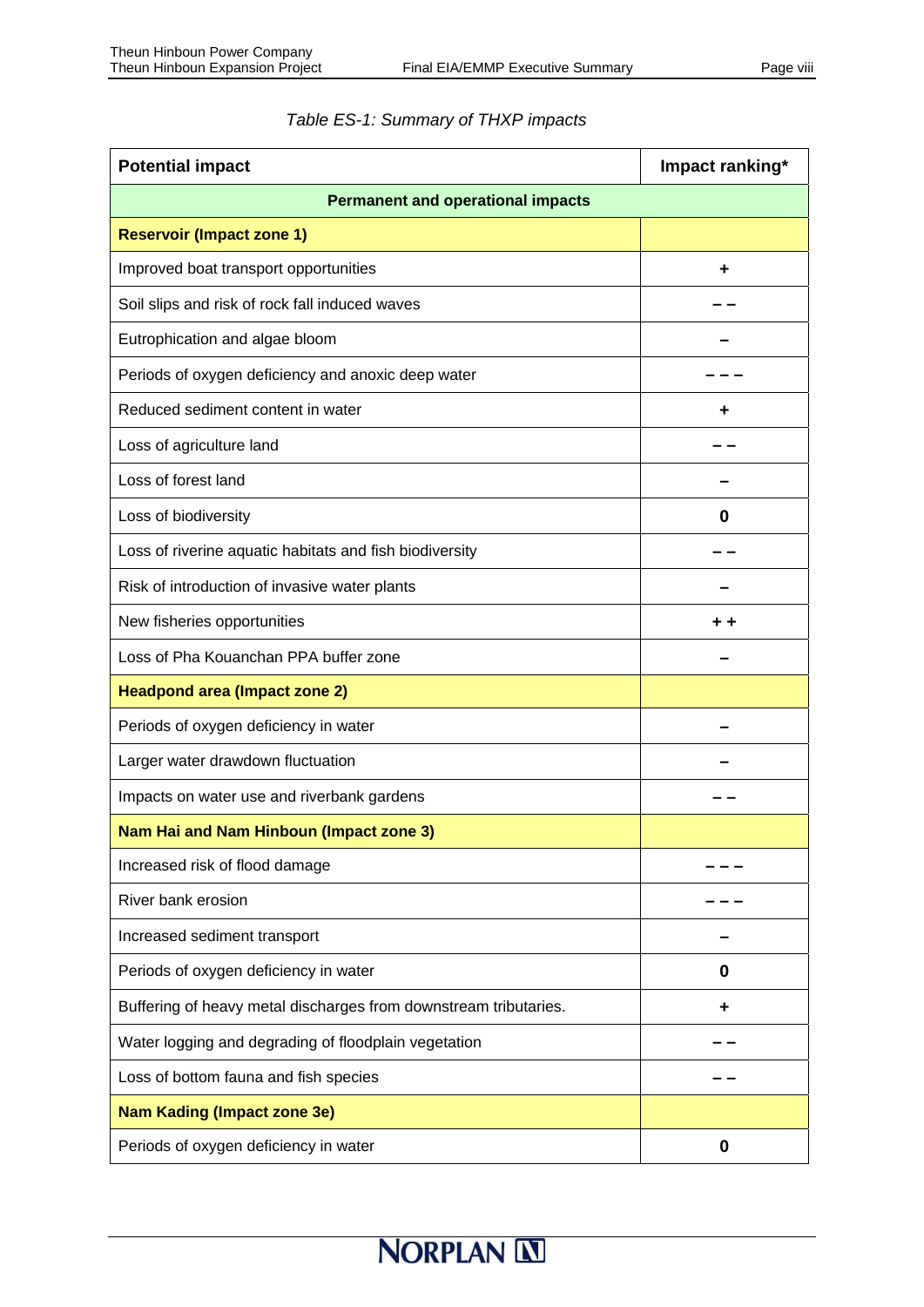| Changes in aquatic habitats from reduced overflow                       |     |  |  |  |  |  |
|-------------------------------------------------------------------------|-----|--|--|--|--|--|
| Blocking of fish migration                                              |     |  |  |  |  |  |
| Increased activities close to Nam Kading NPA                            |     |  |  |  |  |  |
| <b>Construction sites (Impact zone 4)</b>                               |     |  |  |  |  |  |
| Loss of land for permanent facilities                                   |     |  |  |  |  |  |
| Improved infrastructure                                                 | . . |  |  |  |  |  |
| <b>Catchment (Impact zone 5a)</b>                                       |     |  |  |  |  |  |
| Improved transport opportunities                                        |     |  |  |  |  |  |
| Blocking upstream fish migration                                        |     |  |  |  |  |  |
| Increased human pressure on NBAs and PPAs biodiversity                  |     |  |  |  |  |  |
| <b>Construction Phase Impacts</b>                                       |     |  |  |  |  |  |
|                                                                         |     |  |  |  |  |  |
| Risk of traffic accidents                                               |     |  |  |  |  |  |
| Noise and dust problems                                                 |     |  |  |  |  |  |
| Sediment flow downstream caused by construction and spoil disposal      |     |  |  |  |  |  |
| Discharge of oil components or other hazardous chemicals to water       |     |  |  |  |  |  |
| Spreading of hazardous and domestic solid waste                         |     |  |  |  |  |  |
| Soil erosion from vegetation clearance and road construction            |     |  |  |  |  |  |
| Increased pressure on wildlife and NTFP from labour force and followers |     |  |  |  |  |  |

\* Symbols: High negative – **– –,** Medium negative – **– ,** Small negative **–,** Insignificant **0,**  Small positive **+,** Medium positive **+ +,** High positive **+ + +** 

#### **Structure and Organisation of the EMMP**

The objective of an EMMP is to provide an Action Plan, so as to ensure effective implementation of mitigation, management and monitoring measures, which are designed to address all identified, significant, environmental impacts, during construction and operation.

The EMMP is based on the information available at this stage of project preparation (August 2007). During the period of detailed project preparation, more details and new project elements might be added which might change the nature and extent of environmental consequences. Thus the EMMP will need continuous revision and updating.

The overall EMMP has been divided into 9 EMMP Sub-plans:

• Reservoir Clearance and Filling Plan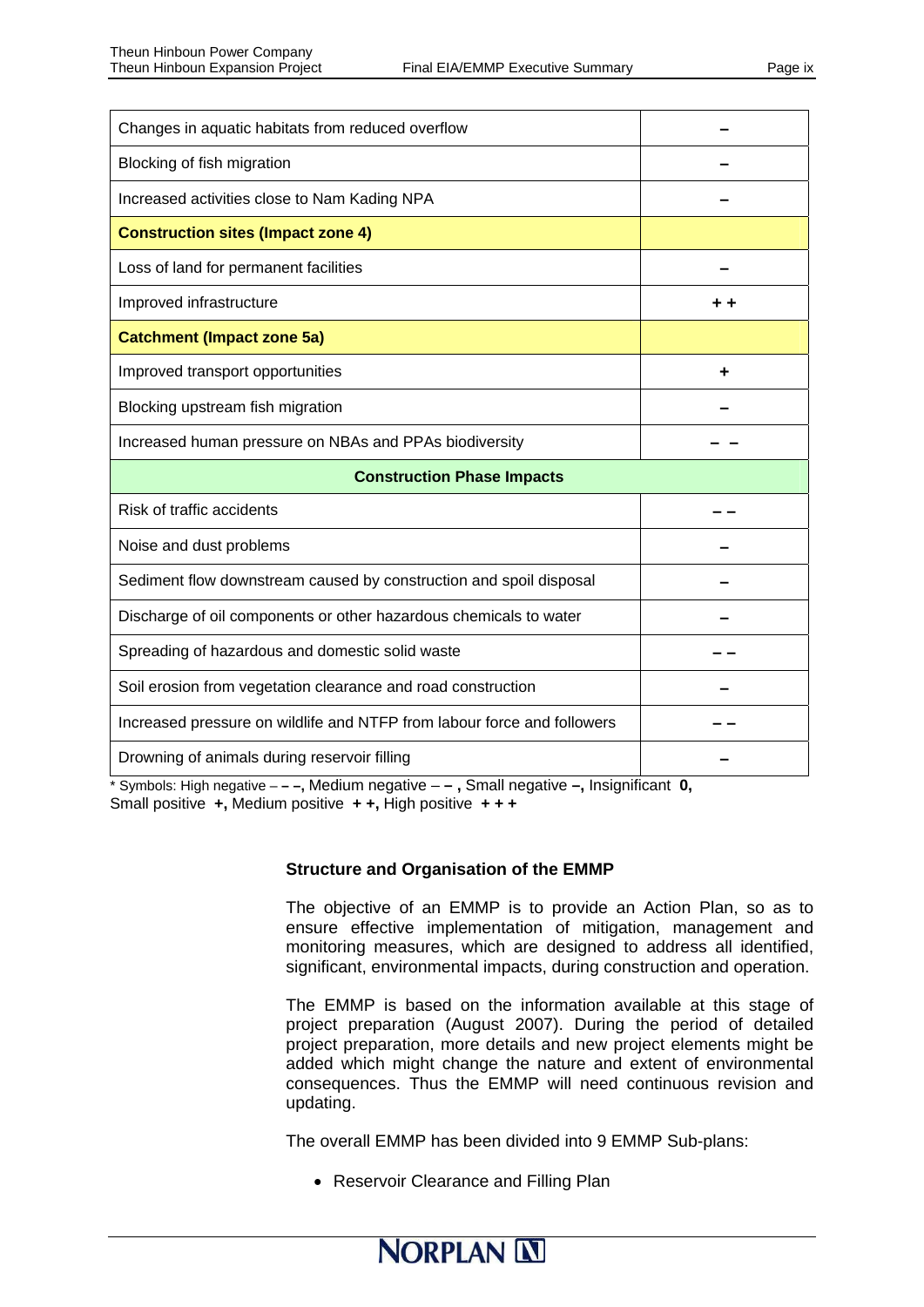- Catchment Biodiversity Development and Protection Plan
- Water Quality Monitoring
- Fish Monitoring and Mitigation Plan
- Downstream Riverbed Management Plan
- Construction Activities Environment Plan
- Operation Activities Environment Plan
- Transmission Line Environment Management Plan
- Environmental Education Training

#### **Impacts and mitigation measures**

The tables below contain information pertinent to the most significant potential environmental consequences of THXP. The impact identification is matched with a brief indication of the mitigation measures recommended for prevention or reduction. The Sub-EMMPs which address the different problems are also indicated.

| <b>Predicted</b><br>permanent<br>or<br>operational impacts                             | <b>Mitigation measures</b>                                                   | Sub-EMMP where the issue will<br>be addressed                                                                                                            |
|----------------------------------------------------------------------------------------|------------------------------------------------------------------------------|----------------------------------------------------------------------------------------------------------------------------------------------------------|
| Changing part of the Nam<br>Gnouang river into a reservoir.                            | Necessary consequence of the<br>project. Can not be mitigated.               | No management action                                                                                                                                     |
| Dam creating barrier for up<br>and downstream migration of<br>fish.                    | Necessary consequence of the<br>project. Can not be mitigated.               | No management action                                                                                                                                     |
| Change in water flow pattern<br>into the THPP Headpond.                                | Consequence of the NG operation                                              | Included in the project operation<br>design.                                                                                                             |
| Change in water flow pattern<br>downstream in Nam Kading.                              | Recipient release of 5 $m^3$ /s.                                             | Included in the project operation<br>design.                                                                                                             |
| Change in water flow pattern<br>downstream the Theun<br>Hinboun power station.         | Consequence of the THXP operation                                            | Included in the project operation<br>design.                                                                                                             |
| Reduced O <sub>2</sub> content (possibly<br>anoxic) in water downstream<br>the NG dam. | Reduction of biomass in the<br>inundated area.<br>Variable intake structure. | Reservoir Clearance and Filling<br>Plan, Chapter 10.<br>Water Quality Monitoring, Chapter<br>12.<br>Measures might be included in<br>the project design. |
| Increased turbidity and<br>sediment transport in Nam Hai<br>and Nam Hinboun.           | Riverbank stabilisation measures.                                            | Downstream Riverbed<br>Management, Chapter 14                                                                                                            |
| Changes in river morphology<br>in Nam Hai and Nam Hinboun.                             | Riverbank stabilisation measures                                             | Downstream Riverbed<br>Management, Chapter 14                                                                                                            |
| Accidental water pollution from<br>NG and THPP and substation<br>operation             | Oil collection devises. Emergency<br>Plan.                                   | Operation Environment Plan,<br>Chapter 16.                                                                                                               |
| Loss of land by reservoir                                                              | Necessary consequence of the                                                 | Catchment Biodiversity                                                                                                                                   |

*Table ES-2: Permanent and/or operational impacts of THXP*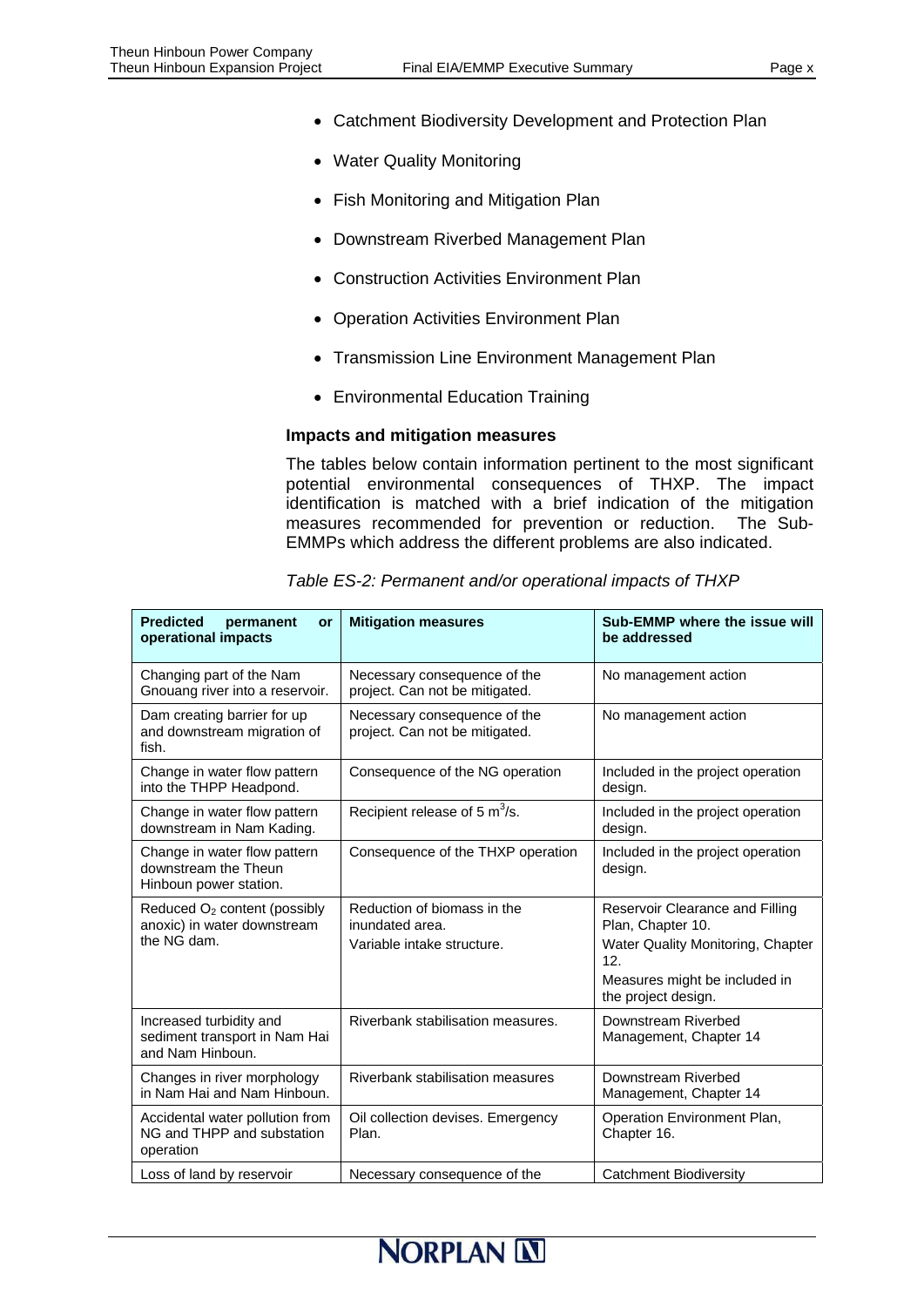| <b>Predicted</b><br>permanent<br>or<br>operational impacts                                                                                                       | <b>Mitigation measures</b>                                                                                 | Sub-EMMP where the issue will<br>be addressed                                    |  |  |
|------------------------------------------------------------------------------------------------------------------------------------------------------------------|------------------------------------------------------------------------------------------------------------|----------------------------------------------------------------------------------|--|--|
| inundation.                                                                                                                                                      | project. Can not be mitigated but to<br>some extent compensated                                            | Development and Protection<br>Plan, Chapter 11.<br>Covered in more detail in the |  |  |
|                                                                                                                                                                  |                                                                                                            | RAP.                                                                             |  |  |
| Loss of land to project<br>features.                                                                                                                             | Necessary consequence of the<br>project. Can not be mitigated but to<br>some extent compensated            | <b>Construction Activities</b><br>Environment Plan, Chapter 15.                  |  |  |
| Improved access to relatively<br>unspoiled natural areas and<br>PPA. Increased damage to<br>habitats and result in<br>unsustainable use of natural<br>resources. | Control and enforcement to reduce<br>access and hunting.<br>Wildlife management and protection<br>program. | <b>Catchment Biodiversity</b><br>Development and Protection<br>Plan, Chapter 11. |  |  |
| Reduction in fish biodiversity in<br>Nam Gnouang.                                                                                                                | Improving conditions for "reservoir"<br>fish species                                                       | Fish Monitoring and Mitigation<br>Plan, Chapter 13.                              |  |  |
|                                                                                                                                                                  | Measures to avoid de-oxygenation<br>and eutrophication of reservoir water.                                 | Water Quality Monitoring, Chapter<br>12.                                         |  |  |
| Reduction in fish biodiversity<br>and production in Nam Hai                                                                                                      | Reduction of turbidity in the river.                                                                       | Fish Monitoring and Mitigation<br>Plan, Chapter 13.                              |  |  |
| and Nam Hinboun.                                                                                                                                                 |                                                                                                            | Downstream Riverbed<br>Management, Chapter 14                                    |  |  |
|                                                                                                                                                                  |                                                                                                            | Water Quality Monitoring, Chapter<br>12.                                         |  |  |
| Loss of long distance<br>migrating fish species.                                                                                                                 | Protecting upstream fisheries.                                                                             | Fish Monitoring and Mitigation<br>Plan, Chapter 13.                              |  |  |
|                                                                                                                                                                  | <b>Catchment Biodiversity</b><br>Development and Protection<br>Plan, Chapter 11.                           |                                                                                  |  |  |

#### *Table ES-3: Potential construction impacts of THXP*

| <b>Predicted</b><br>construction<br>phase impacts                                                                        | <b>Mitigation measures</b>                                                                                                                           | <b>EMMP</b> where the issue will be<br>addressed                                                                                                                       |  |  |  |
|--------------------------------------------------------------------------------------------------------------------------|------------------------------------------------------------------------------------------------------------------------------------------------------|------------------------------------------------------------------------------------------------------------------------------------------------------------------------|--|--|--|
| Increased sediment flow<br>downstream caused by<br>construction of tunnels and<br>cofferdams and from spoil<br>disposal. | Spoil disposal planning and sediment<br>retention arrangements.                                                                                      | <b>Construction Activities</b><br>Environment Plan, Chapter 15.<br>Water Quality Monitoring, Chapter<br>12.<br><b>Environmental Education</b><br>Training, Chapter 18. |  |  |  |
| Discharge of oil components<br>or other hazardous chemicals<br>to water.                                                 | Regulations on oil and other chemical<br>storage, use, collection and final<br>disposal.<br>Oil skimmers/collectors installed at<br>critical places. | <b>Construction Activities</b><br>Environment Plan, Chapter 15.<br>Water Quality Monitoring, Chapter<br>12.<br><b>Environmental Education</b><br>Training, Chapter 18. |  |  |  |
| Discharge of domestic waste<br>water from labour camps.                                                                  | Installation of small wastewater<br>treatment units.                                                                                                 | <b>Construction Activities</b><br>Environment Plan, Chapter 15.<br>Water Quality Monitoring, Chapter<br>12.<br><b>Environmental Education</b><br>Training, Chapter 18. |  |  |  |
| Spreading of hazardous and<br>domestic solid waste.                                                                      | Regulation on disposal and collection<br>of solid waste.                                                                                             | <b>Construction Activities</b><br>Environment Plan, Chapter 15.<br><b>Environmental Education</b>                                                                      |  |  |  |

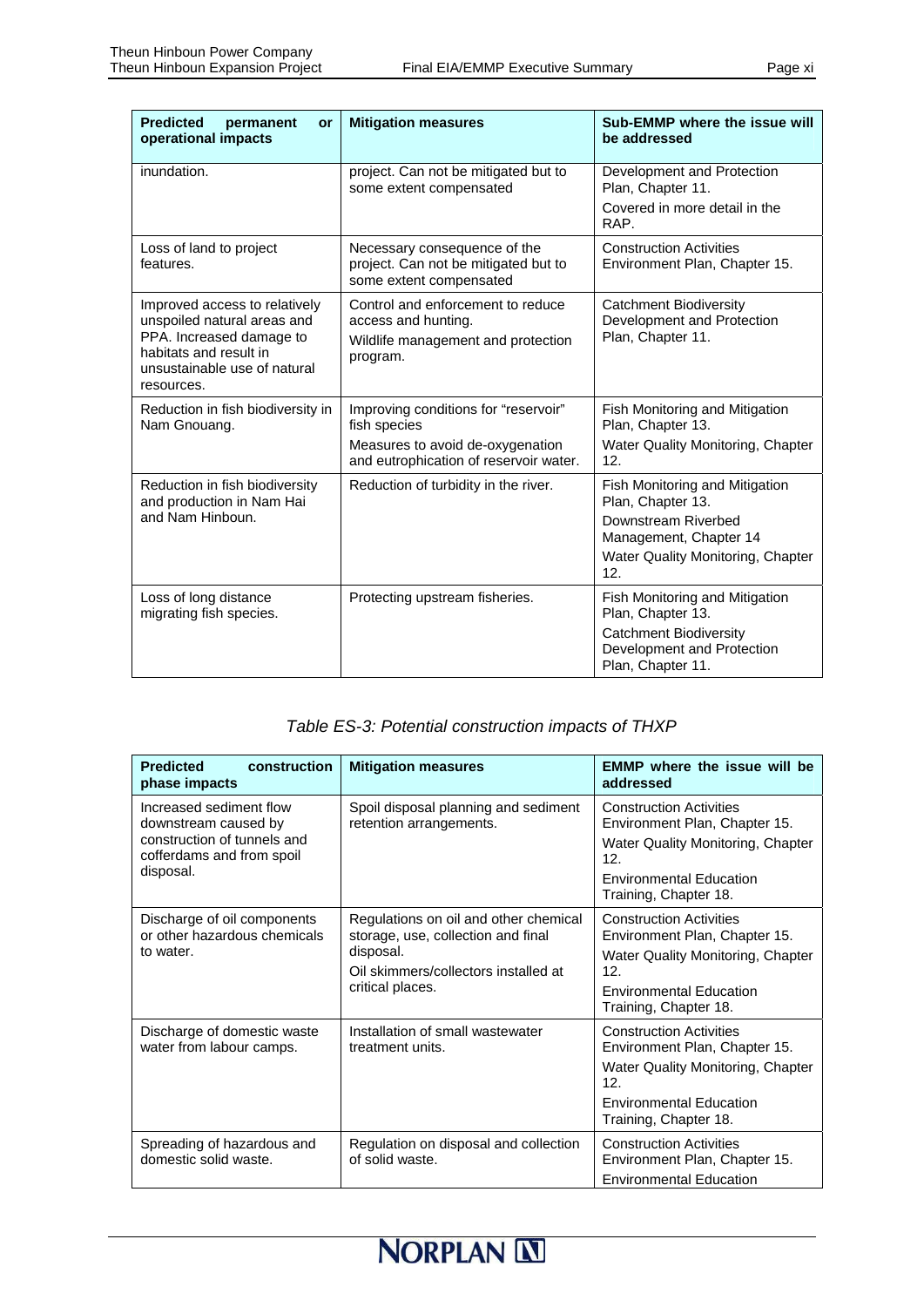|                                                                                  |                                                                                | Training, Chapter 18.                                                                                                      |  |  |  |
|----------------------------------------------------------------------------------|--------------------------------------------------------------------------------|----------------------------------------------------------------------------------------------------------------------------|--|--|--|
| Soil erosion from vegetation<br>clearance and road<br>construction.              | Include erosion protection measures<br>in the detailed design. Re-vegetation.  | <b>Construction Activities</b><br>Environment Plan, Chapter 15.<br><b>Environmental Education</b><br>Training, Chapter 18. |  |  |  |
| Dust and noise emission from<br>quarrying, crushing and<br>transport activities. | Use machinery with emission, dust<br>and noise reduction facilities.           | <b>Construction Activities</b><br>Environment Plan, Chapter 15.<br><b>Environmental Education</b><br>Training, Chapter 18  |  |  |  |
| Traffic impacts including<br>accident risk.                                      | Dust control on roads. Strict<br>regulation on traffic speed. Road<br>marking. | <b>Construction Activities</b><br>Environment Plan, Chapter 15.<br><b>Environmental Education</b><br>Training, Chapter 18. |  |  |  |

#### **Organisation**

For the effective implementation of the EMMP, several parties will be involved with different duties and responsibilities and a new organisation will be established.

THPC Structure The THPC will be handling all issues related to the THXP Project on behalf of the investors. The Company has for the purpose of the social and environmental monitoring and management programmes related to the operation of the existing Theun Hinboun power plant operation, established an Environmental Management Division (EMD). This Division has been reorganised as a Social and Environmental Division (SED). This unit will be given an extended mandate and budget and will be the main execution unit for The THXP Management Plans.

> The THPC Head Office in Vientiane will have a Social and Environmental Division Manager and administrative support staff for supervision and control of the SED activities. The SED will have its offices at the THPC power plant site at Khounkham. The organisation setup and elements of the SED and the EU is shown in Figure ES-2.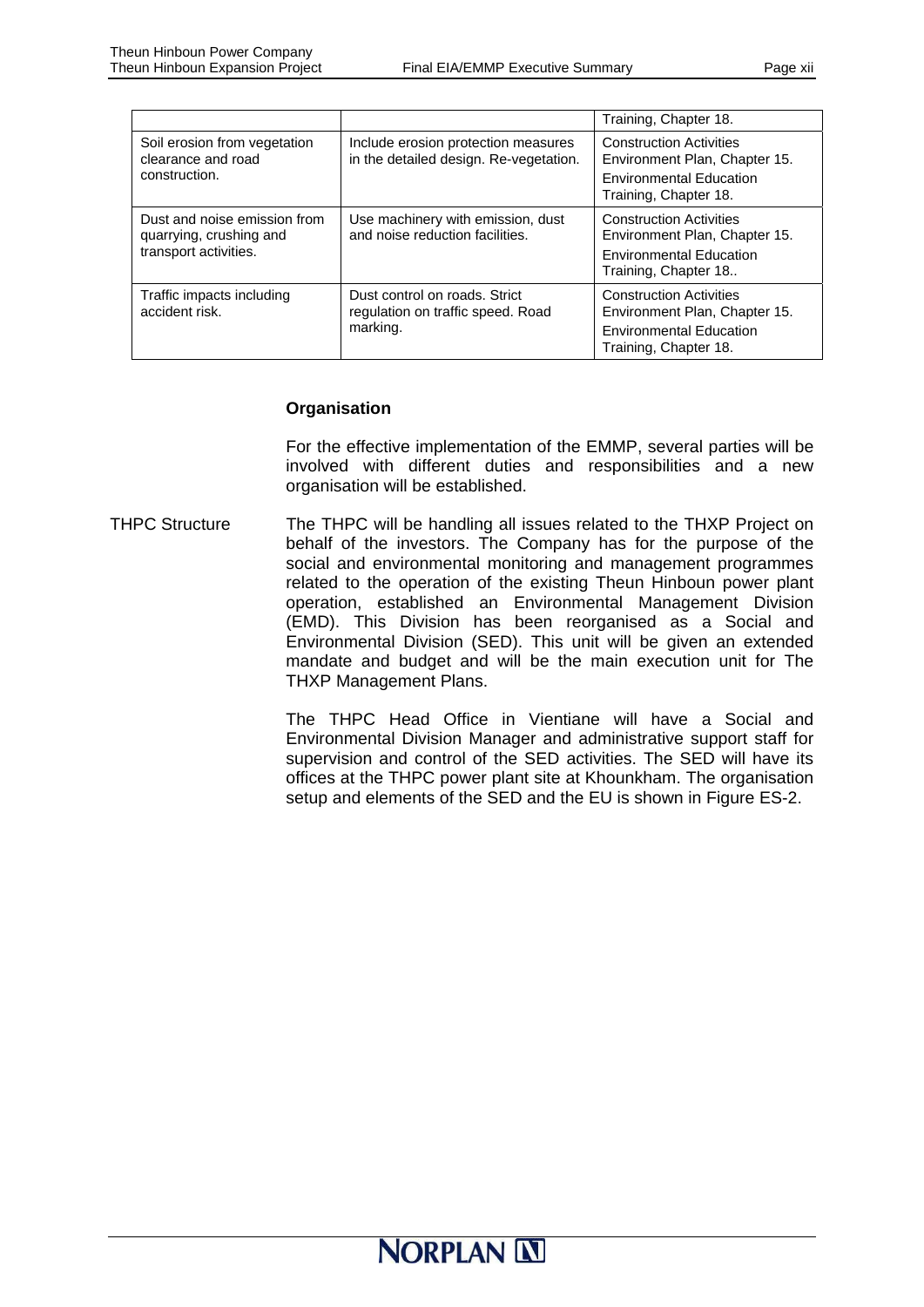

*Figure ES-2. Organisational setting of the SED Environmental Unit* 

- Head Contractor The Head Contractor will be responsible for avoiding or minimising environmental impacts from construction activities. Environmental performance requirements and standards for environmental protection will be laid down in the Concession Agreement, in ISO 14001 and general principles of best environmental practise. The specific details for this will be included in the contract between the Company and the Contractor. The Contractor will develop and implement detailed management and monitoring plans for specific construction activities (oil and hazardous waste management, road erosion control, domestic waste water handling, etc).
- Sub-Contractors The Sub-contractors will have to comply with the overall principles of the Contractors Environmental Management and Monitoring Plan. For this purpose a senior official will be designated to overview the Subcontractors activities and give advice or warning whenever necessary.
- GoL Organizations In accordance with GoL regulations covering environmental standards and procedures and technical guidelines (2003, MIH/DOE and 2006, STEA), the involvement of GoL at all implementing levels must be ensured. This applies to institutional augmentation and capacity building for existing organisations and for project-specific organisations. The objective is to ensure long-term sustainable environmental protection and enhancement.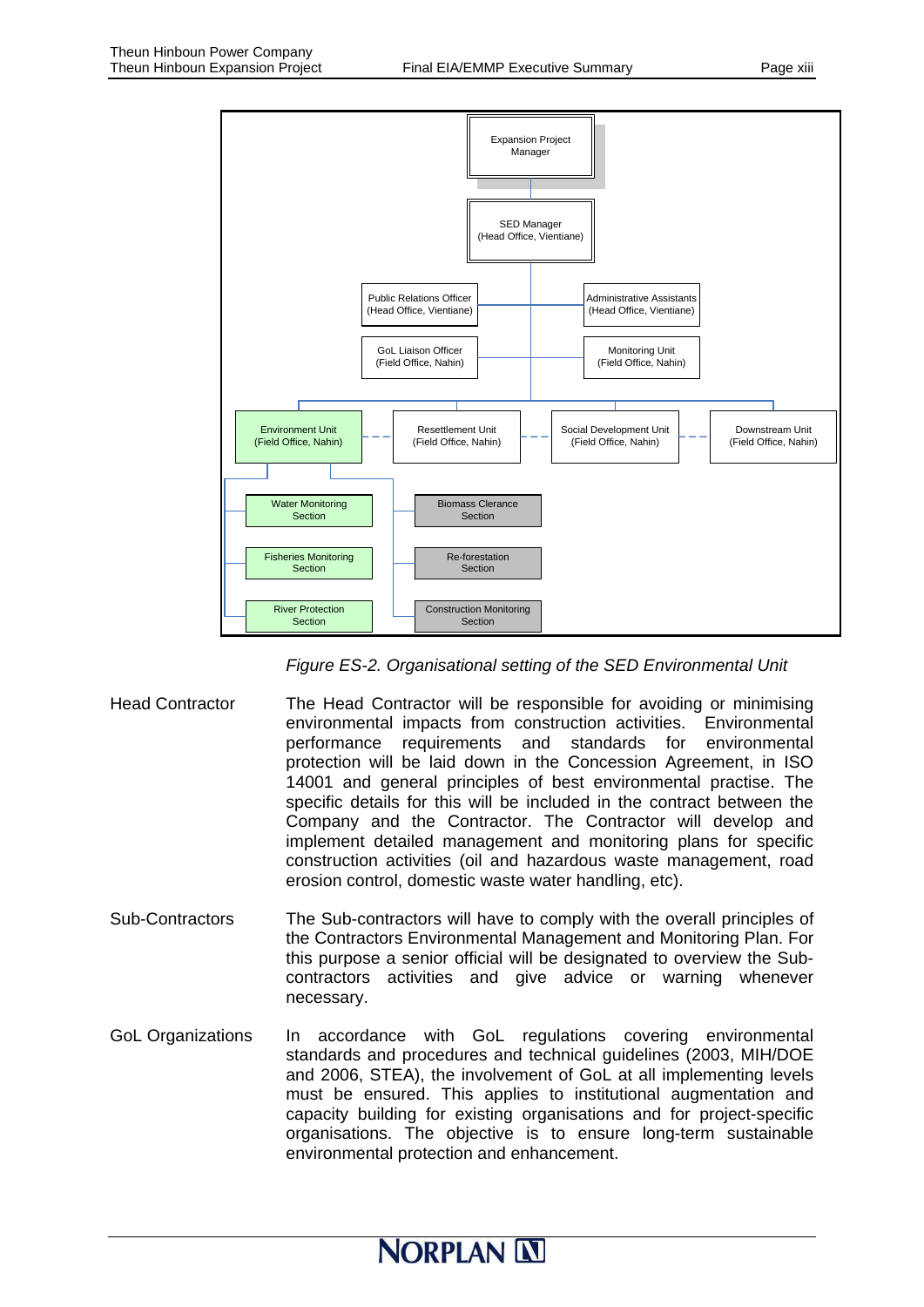Through its role as a secretariat of NEC, WREA is a key organisation in determining the content of an EMMP and in controlling and monitoring its implementation. WREA's approval of the proposed EMMP prepared by the Company is necessary before the project can be initiated, and WREA specifies the requirements and processes for environmental management and monitoring of the EMMP to be included in the Concession Agreement.

- Line Agencies The governmental representatives involved in more detailed planning and control of the implementation of the EMMP, will come from the Governmental offices at Provincial and District level, in this case from the Khammouane and Bolikhamxay WREA office (STEO) and the Provincial and District Offices of the Ministry of Agriculture and Forestry (DAFO and PAFO).
- EMU To oversee THXP, WREA will establish an Environmental Management Unit (EMU) with representatives of relevant Central, Provincial and District authorities.
- Independent Experts The Company will in many cases have to use individual professionals or NGOs for specialised tasks. This might be for ecological studies, fish and water quality monitoring and training and education of local communities, construction workers and operational staff.

There are in particular many challenges for achieving successful management of the Nam Gnouang catchment. Addressing this issue will require creative scientific, social and management contributions from many biodiversity conservation specialists, many of whom work in Lao PDR and/or regional universities or for international conservation NGOs, e.g. WCS, IUCN and WWF.

In addition to the self monitoring carried out by SED and the independent monitoring performed by the EMU, it is recommended to establish an Environmental Panel of Experts (PoE) to provide an independent review and guidance on the treatment of environmental issues associated with the THXP project.

#### **Capacity Building and Long-term Institutional Arrangements**

The Company will have to support the EMU and central, provincial and district level GoL organisations involved in implementation. Emphasis will be on strengthening the capacity of the involved institutions and on providing training in data collection, analysis and management information systems.

Handover Strategy A handover strategy will need to be developed before the end of the construction period. This strategy will outline steps for the handover of responsibilities to WREA and District counterparts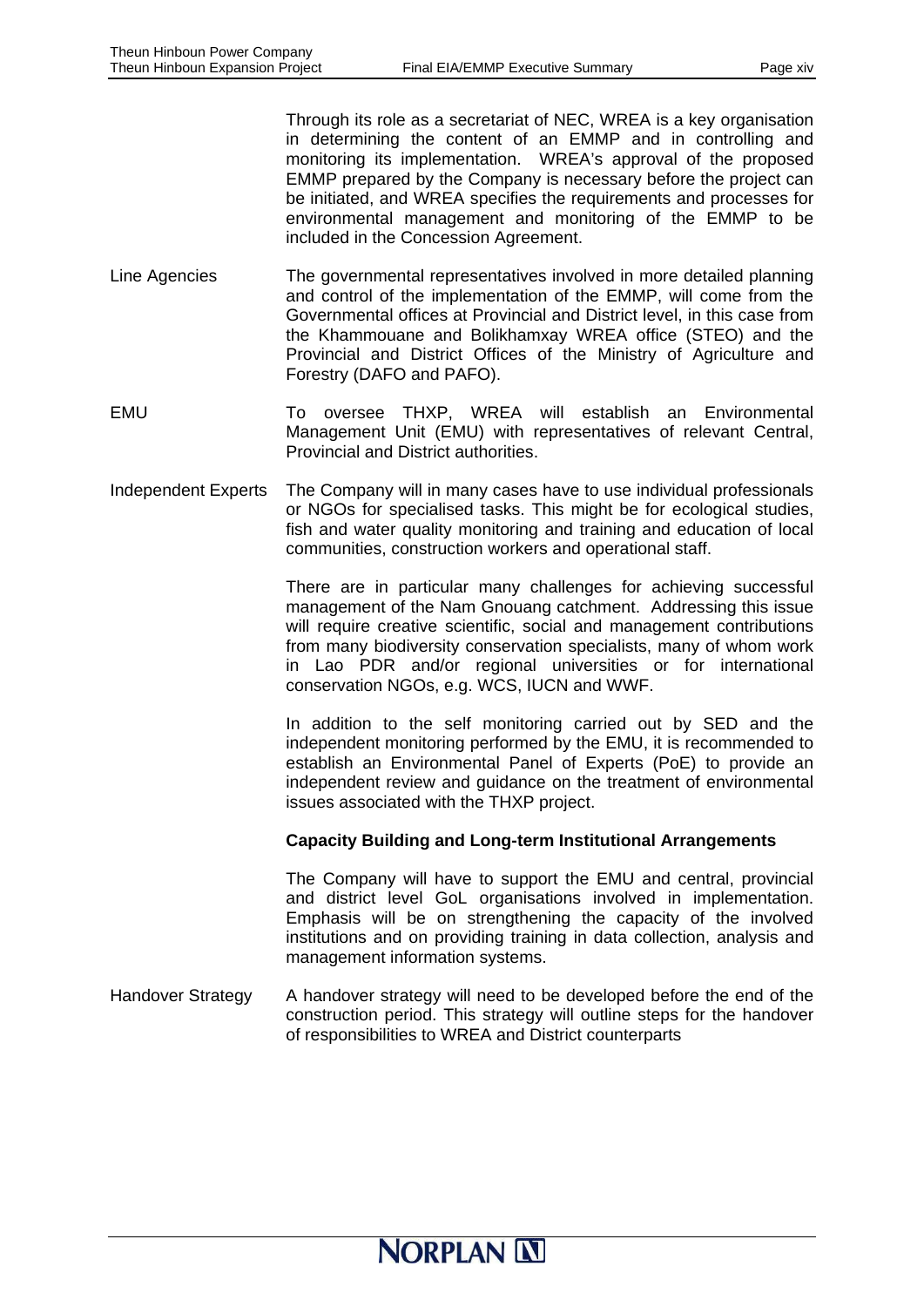### **EMMP SUB-PLANS**

#### **Reservoir Clearance and Filling Plan**

The Plan will require implementation of activities aimed at producing the following results:

- Good quality water developed in the reservoir and downstream.
- Clear waterways for navigation by boats.
- Improved fishery potential in the reservoir.
- Potential obstacles removed to establish new fisheries in the reservoir.
- Timber and NTFP resources salvaged.
- The aesthetic appearance of the reservoir region enhanced with improved accessibility.
- The production of floating debris and water plant infestation risk in the reservoir substantially reduced
- Minimized losses of domestic and wild animal life
- The recovery, where practical, of any materials or objects that are possibly of cultural, academic or scientific interest

The main element of the plan is the removal of as much as possible of the all surface vegetation (including commercial timber) in the reservoir area. Any representative items of important scientific interest will be salvaged.

#### **Catchment Biodiversity Development and Protection Plan**

The Plan has proposed two strategies for compensating the assumed impacts on biodiversity caused by the planned THXP developments. These strategies are:

- The creation of a Provincial Protected Area encompassing areas around the reservoir.
- Regeneration/rehabilitation of degraded forests and old upland agricultural areas in the catchment.

The strategies will both support the overall goal of protecting the integrity of the biodiversity in the Nam Gnouang catchment and reduce the erosion which is important to the lifespan of the reservoir.

More specifically the objectives can be formulated as:

• Regain ecosystem integrity of areas surrounding the NG reservoir including a full complement of flora and fauna;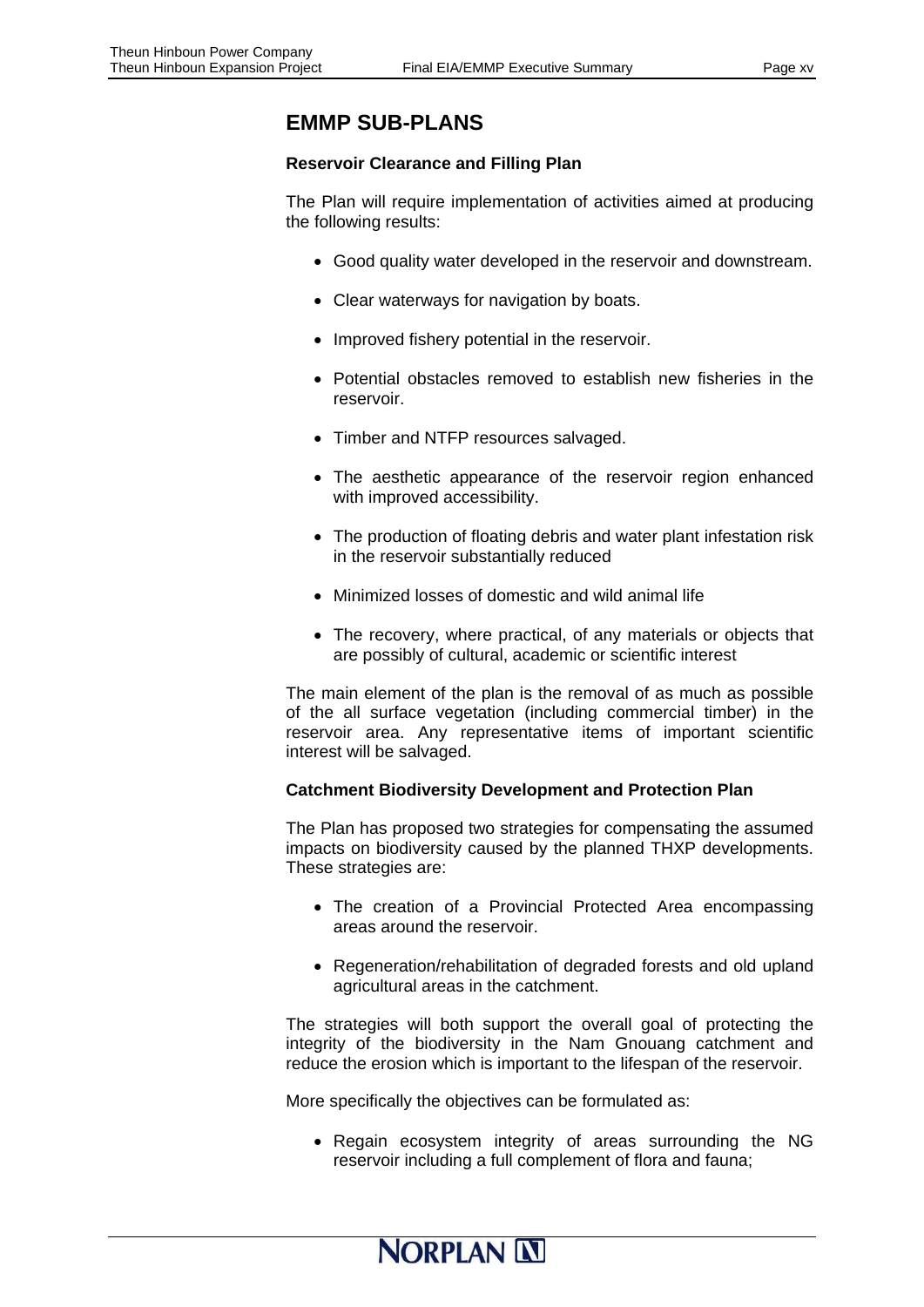- Preservation of abundance of habitats and forest lands;
- Increased forest cover in the catchment;
- Reduced potential for hunting, collecting and trade of wildlife and other forest products;
- Preserved water resources within the watershed for national socio-economic development, including fisheries;
- Prevention of the establishment of agricultural areas in the catchment by villager living north of the inundation zone;
- Reduced risk of soil erosion and sedimentation in the catchment, particularly during flood events;
- Increased tourism potential;
- Maintained aesthetic value of the catchment.

For practical planning implementation purposes the overall Catchment Biodiversity Development and Protection Plan has been divided into two separate programmes; Provincial Protected Area Programme and Forest Regeneration/Rehabilitation Programme.

#### **Water Quality Monitoring**

A Water Quality Monitoring Section is proposed to be established under the Environmental Unit of SED to manage the water quality monitoring programme. The programme will in particular focus on the issues:

- risk of discharge of hazardous chemicals during construction;
- discharge of domestic wastewater and sewage from sites and camps;
- sediment loads from construction activities;
- eutrophication and oxygen depletion in reservoir and release of anoxic water downstream;
- monitor and analyze the prevailing changes in water quality at pertinent points throughout the watershed;
- downstream change in water temperature; and
- downstream riverbed erosion and sediment transport.

#### **Fish Monitoring and Mitigation Plan**

The plan will address future changes in fish biology and aquatic ecology caused by the Project, the main elements being: blocking the migration of fish upstream Nam Gnouang, fish species development

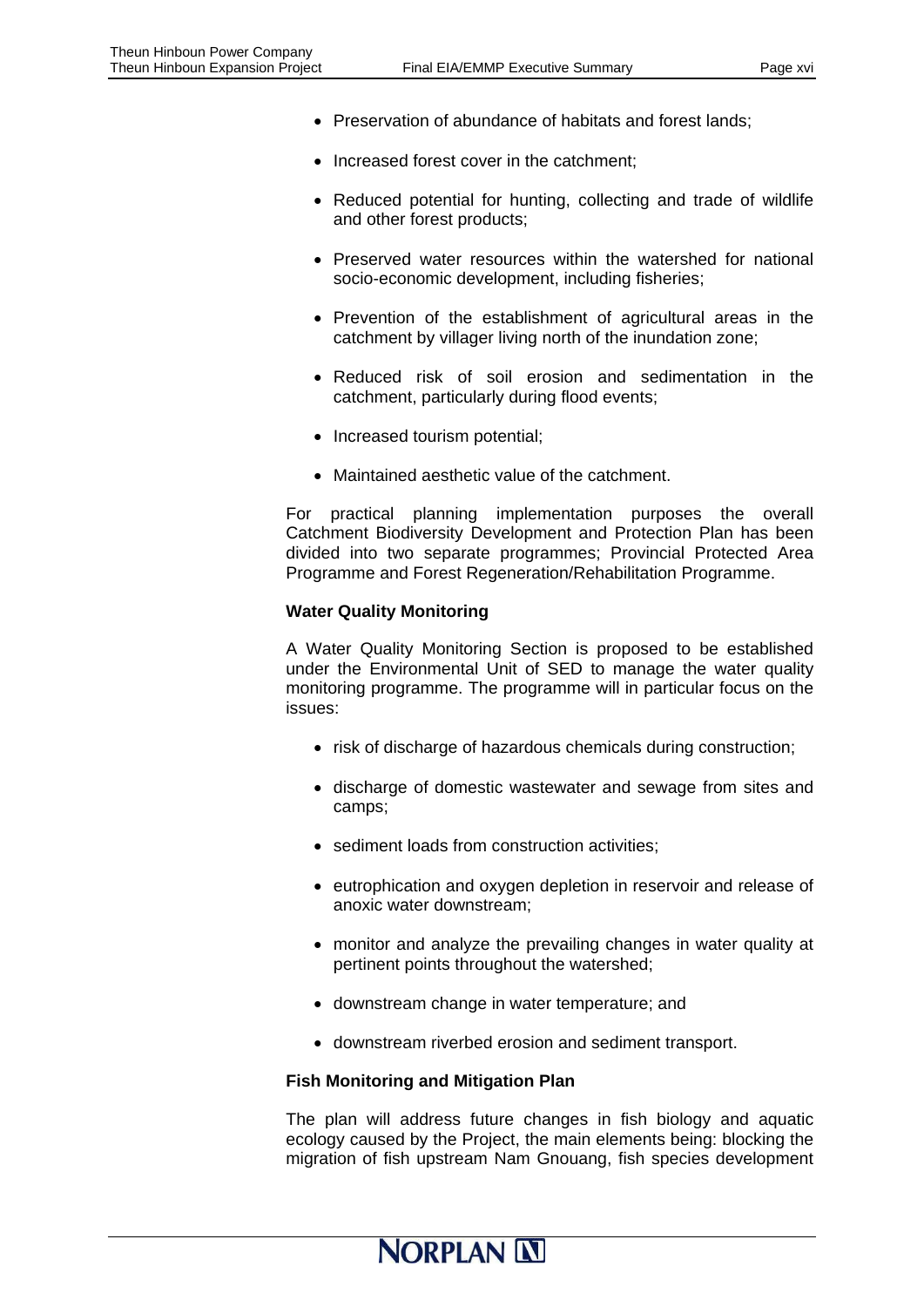in the NG reservoir, and the potential of further degradation of fish biodiversity and fisheries in Nam Hai and Nam Hinboun.

The objectives of the plan will be:

- Improve the knowledge of the species composition and biology of fish species and other aquatic fauna in the catchment;
- Monitor the changes in fish and aquatic biodiversity caused by project related impacts;
- Identify potential measures to reduce or to compensate for the expected impacts on fish and aquatic biodiversity.

#### **Downstream Riverbed Management Plan**

The plan will address the issues of the altered river hydrology, sediment flow and erosion in Nam Hai and Nam Hinboun downstream of the power plant. Problems resulting from the construction activities and from the long term operational phase will be addressed. The plan will include the following elements:

- Monitor riverbank erosion and river morphology; and
- Develop plans and construct river protection or training work.

#### **Construction Activities Environment Plan**

The plan covers potential sources of environmental hazards caused by project construction activities such as water pollution, noise and dust problems, erosion, etc. In addition, the environmental impacts and the pressure on nearby natural resources from the influx of several hundred workers and camp followers will be addressed. The plan identifies nine activities or themes. These themes will be elaborated and detailed standards prescribed in the Head Contractors Environment Management Plan.

#### **Operation Activities Environmental Plan**

The main focus for this phase would be to prepare an Emergency Response Plan for oil pollution and accidental water releases and provide a permanent system for wastewater treatment, solid waste handling and oil collection.

#### **Transmission Line Environment Management and Mitigation Plan**

The plan covers potential sources of environmental hazards caused by project construction activities. These are water pollution, noise and dust problems, erosion, etc. The plan identifies several activities or themes. These themes will be elaborated and detailed standards prescribed in the Head Contractors Environment Management Plan.

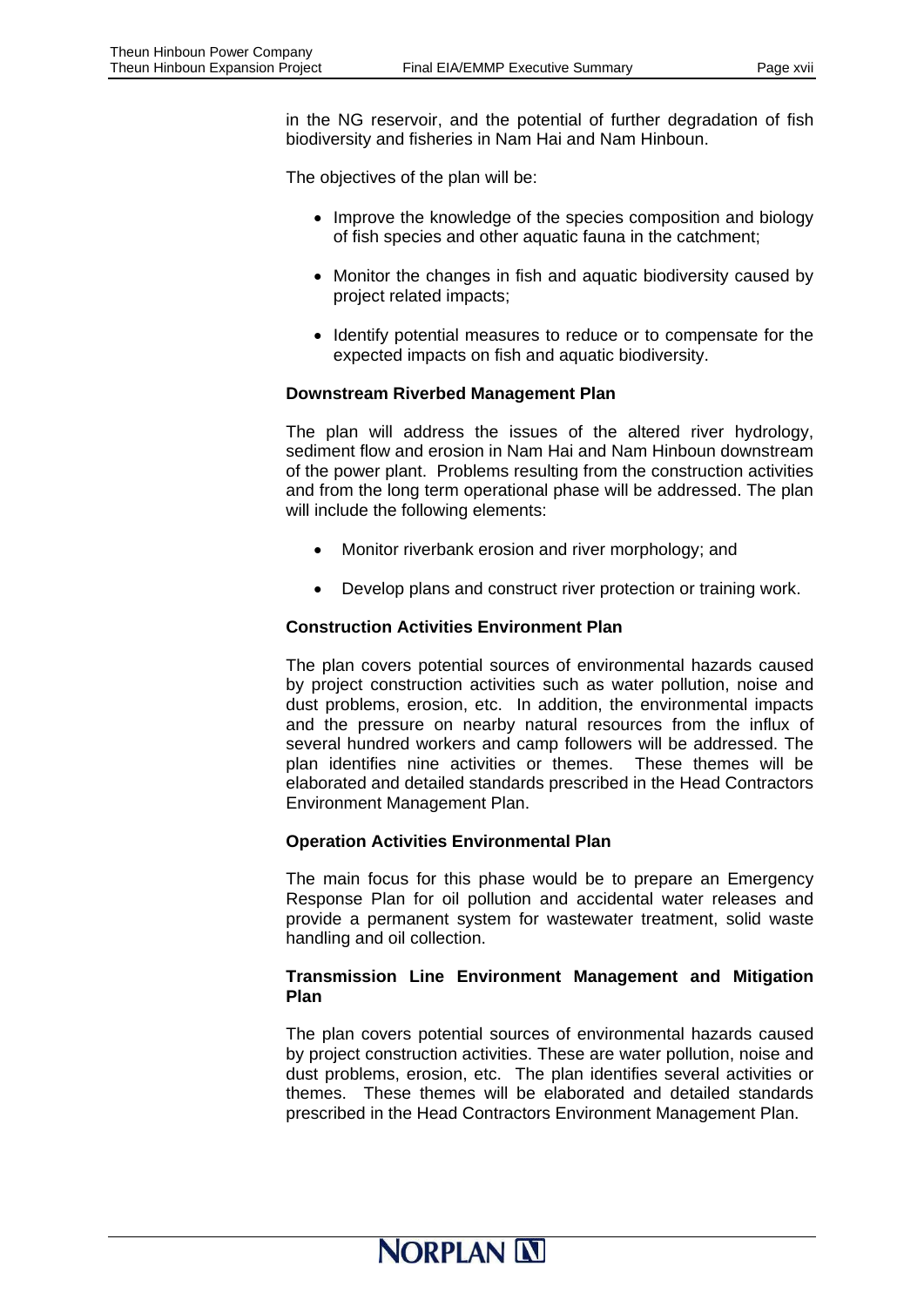#### **Environmental Education**

Environmental education activities to inform on good environmental practices and the sustainable use of natural resources will focus on three audiences: construction team leaders, the workers themselves, and local residents. It is recommended to adopt training and educational techniques already successfully employed for Lao PDR.

### **BUDGET**

A summary budget for the different EMMP components and activities and the operations of the SED and EMU under WREA and other GoL organisations are given in Table ES-4 below. Some of the cost items have not been specified. This is the case where: (i) the expenditures cannot be separated from the other regular construction and operation costs of the hydropower project, and (ii) where there is the need for and possible design of mitigation measures can only be determined after a period of operational phase monitoring.